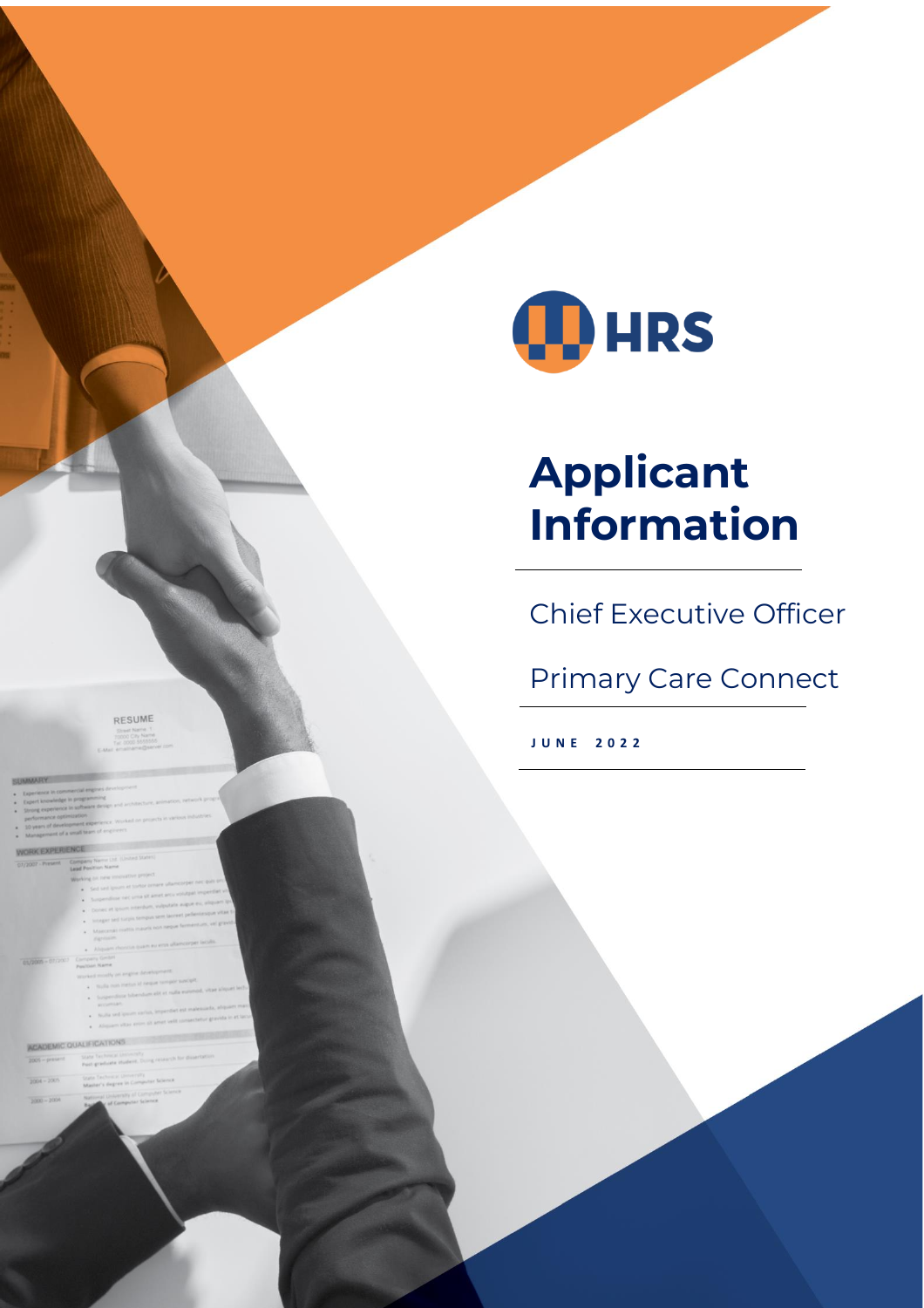## **About Primary Care Connect**

Primary Care Connect (PCC) is a local community health service operating under the social model of health servicing the Goulburn Valley Region. We are a not-for-profit organisation that has continued to offer local, quality services focusing on a range of health and wellbeing matters for the past 30 years. We work to achieve this by providing inclusive community health care services of the highest quality. We work collaboratively with individuals and other stakeholders to identify, discuss, and resolve the complex issues affecting our community's health and wellbeing. Visit our website [www.primarycareconnect.com.au](http://www.primarycareconnect.com.au/) for more information regarding the organisation.

### **Our Services Include**

- ➢ Aboriginal Health
- ➢ Alcohol & Other Drugs
- ➢ Family Violence
- ➢ Financial Counselling
- ➢ Gamblers Help
- ➢ Health Promotion
- ➢ Nursing & Allied Health
- ➢ Refugee Support
- ➢ Youth Support

### **Our Vision**

We embrace the social model of health to create inclusive community health care services through collaboration.

### **Our Values**

- ➢ **Individuality** We recognise everyone is unique and we strive to understand and build strengths
- ➢ **Growth** There are many different paths to a solution, and we support people on their iourney
- ➢ **Meaningful Connections** We bring our focus and skill to build meaningful connections
- ➢ **Community** Through equity, we strive to improve the health and wellbeing of our community

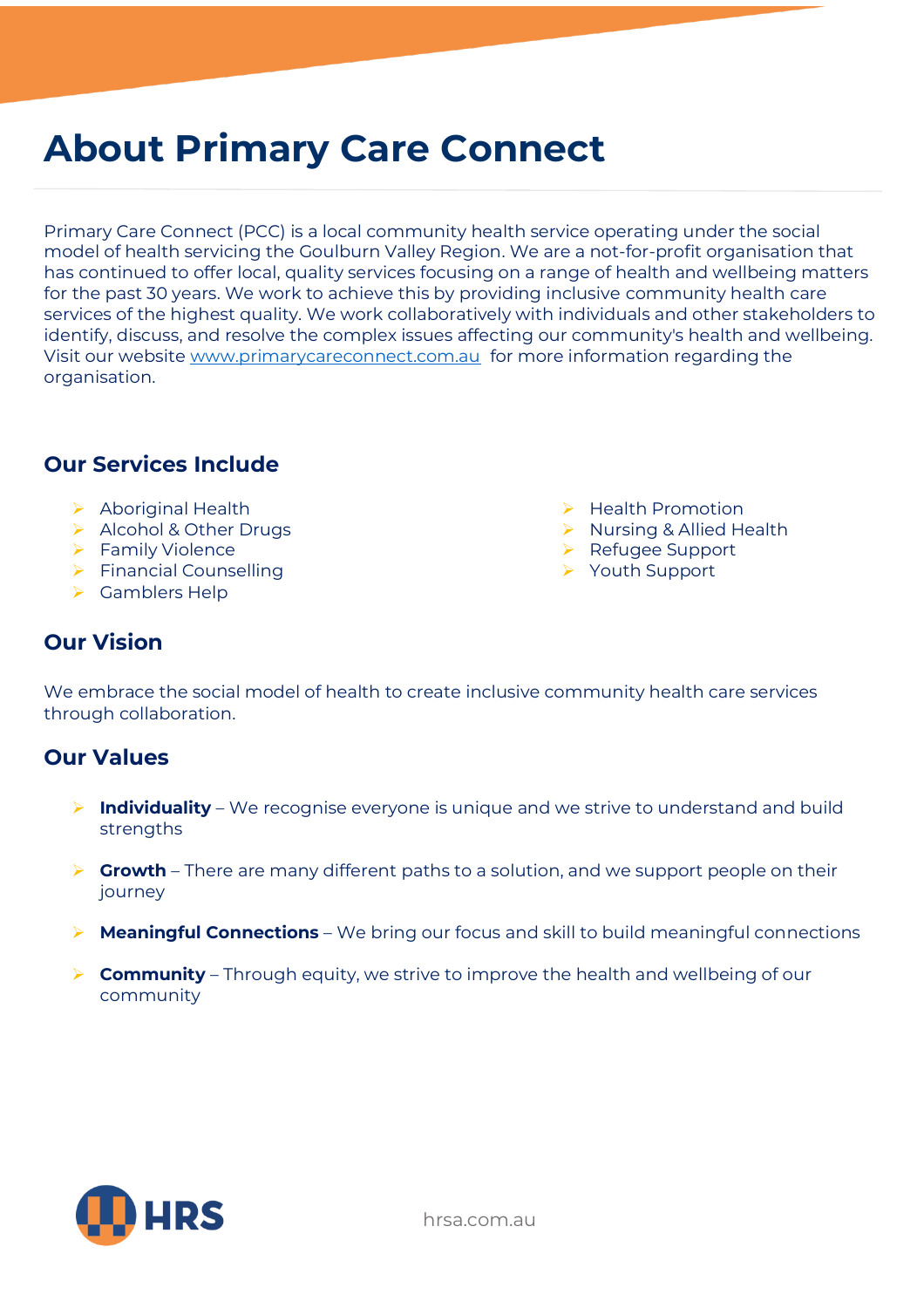## **About Primary Care Connect**

### **Our Quality Pledge**

We aim to provide quality services that meet the needs of the Community we serve. Our quality objectives and related actions are defined within Primary Care Connects Strategic Plan. These are our key strategies for development and improvement:

- 1. Building engagement for the future
- 2. Develop innovative service models
- 3. Develop culture to support unified growth

We aim to achieve the above by implementing a Quality Management Review system that complies with the international standard of quality practice ISO 9001: 2015 Standards. It also includes a commitment to meet the requirements of our clients, as well as legal and regulatory requirements.

For more information about Primary Care Connect and for access to the Quality Account, Financial Statements and Strategic Plan - please visit the website at: <https://www.primarycareconnect.com.au/About/About>



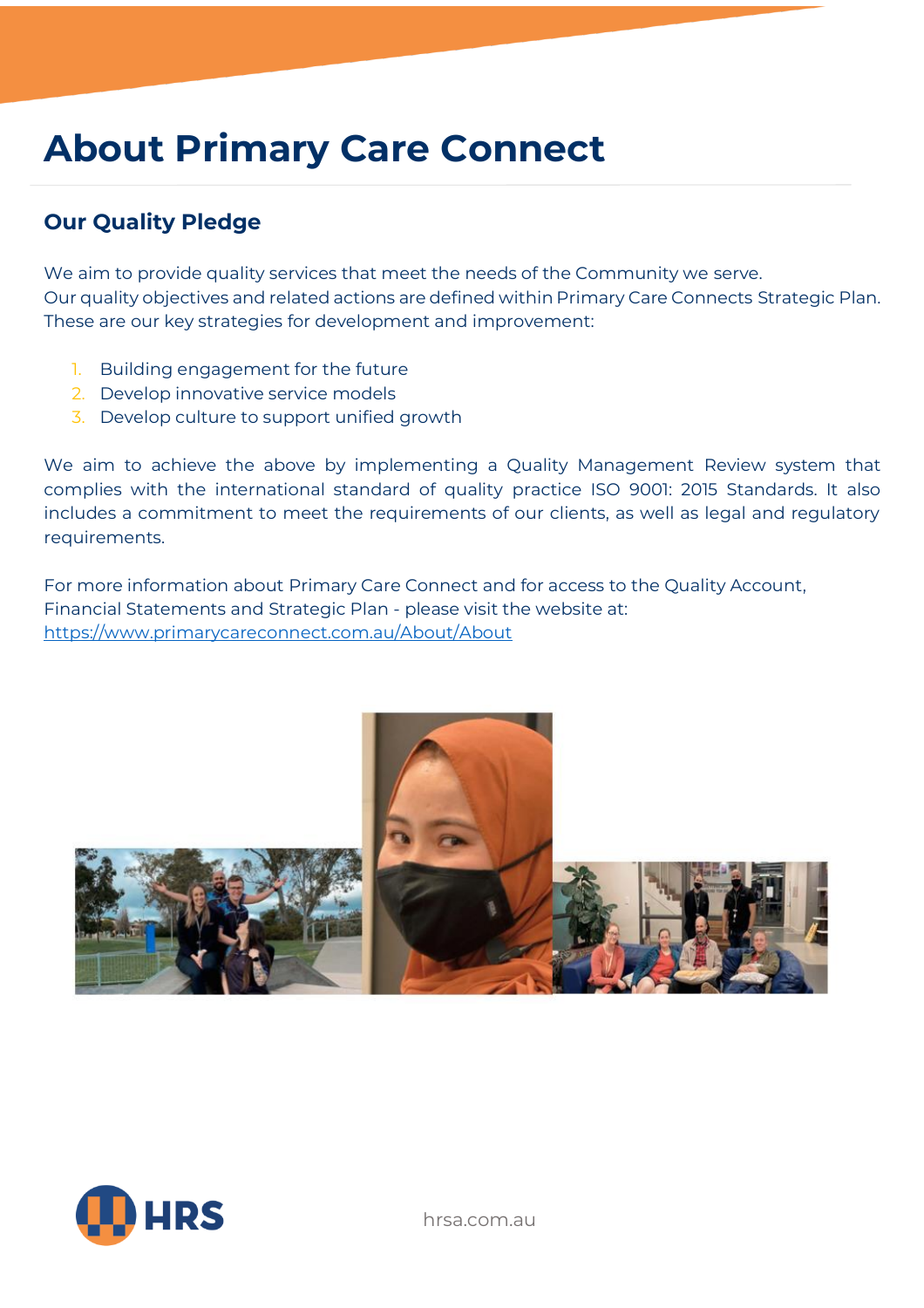## **About the role – Chief Executive Officer**

#### **Position Summary**

Primary Care Connects Chief Executive Officer is appointed by, and accountable to, Primary Care Connects Board of Directors to oversee and lead the organisation. The CEO is also appointed as the Company Secretary for the Board of Directors.

The CEO is responsible for the development of the organisation assuring high standards in clinical and corporate governance, legislative, accreditation and funding requirements. The CEO will provide high level executive, strategic and operational leadership to all PCC stakeholders.

The CEO is responsible to the Board for the overall leadership and management of the organisation. This includes an external focus on relationships with governments and other key stakeholder groups, positioning and marketing, strategic partnerships, advocacy, and financing. In addition to working directly with the Board, the CEO oversees the internal functions of the organisation, such as operations, administration, finance, and program management predominantly through delegation and management of staff and volunteers.

The CEO will ensure alignment between vision and purpose, values, strategy, external relations, and internal business operations. The CEO must support the PCC policies and procedures and role model professional conduct in a way that is consistent with these policies and practices of PCC at all times.

The CEO is delegated the authority from the Board of Directors to manage the day-to-day business and implement the strategy of the organisation.

### **Position Context**

The CEO is expected to provide management oversight and responsibility across the organisation to ensure the effective and efficient functioning of PCC. The CEO must provide strong, compassionate, and clear leadership internally to PCC and the staff and externally with stakeholders and clients.

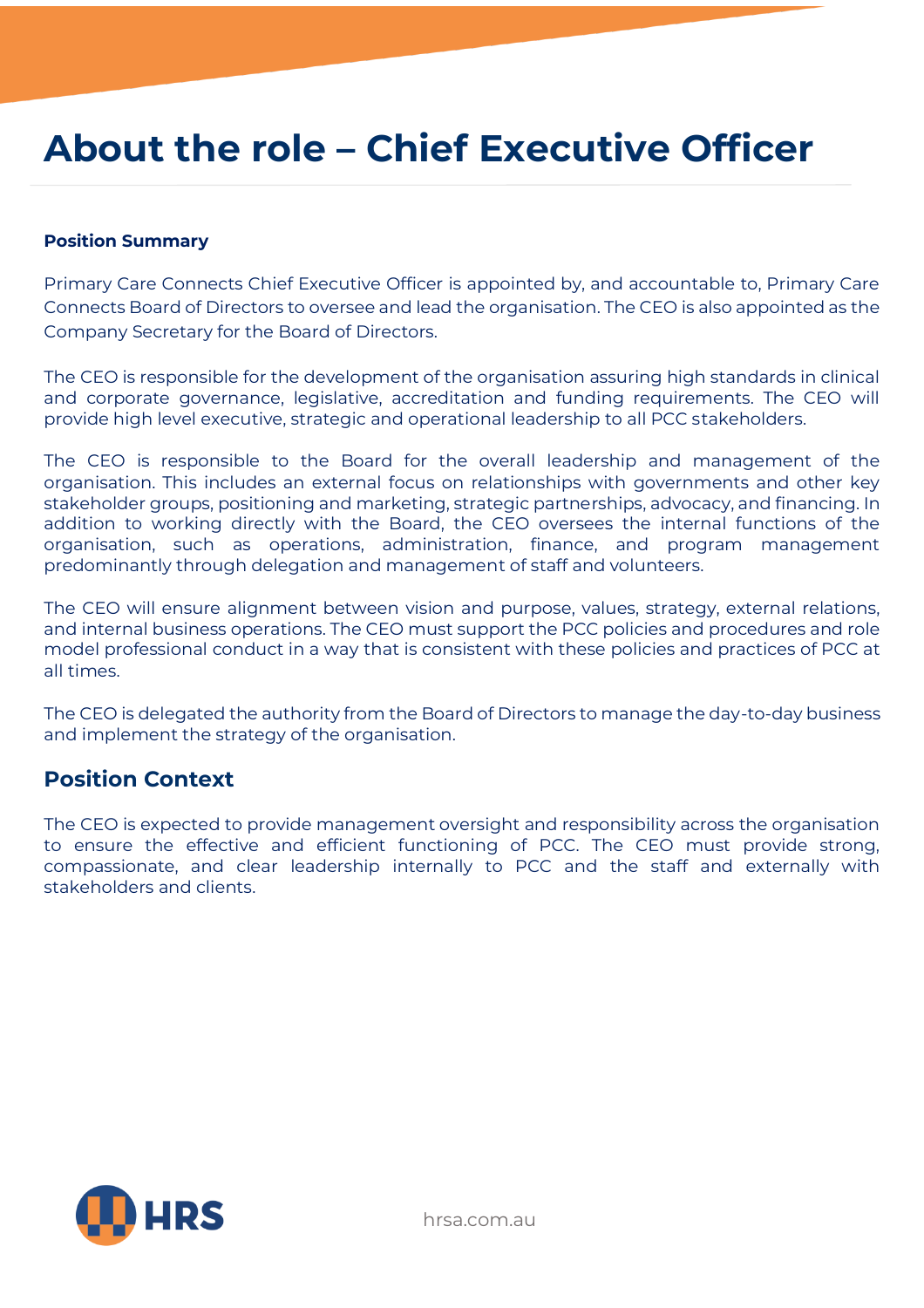# **Key Selection Criteria**

The following criteria for the position must be addressed as part of the application, including providing relevant examples:

#### **Essential**

- ➢ Qualifications in Community Services, Health, or Business Management.
- ➢ Extensive professional experience with significant leadership accomplishments in business, government, public health sector or the not-for-profit sector
- ➢ Sound knowledge and understanding of, or ability to learn relevant legislation, regulations, standards, policies, and procedures.
- ➢ Demonstrated history of leadership at an executive level within a changing environment.
- $\triangleright$  A commitment to and understanding of the community that PCC serve.
- ➢ Strong, positive, and respectful communication skills and high emotional intelligence.
- ➢ Ability to lead and build capability within an Executive Management team.
- ➢ Good understanding of financial, human resources, risk management, and OH&S.
- ➢ Sound understanding of governance and management

#### **Preferred**

➢ Post graduate degree in Business Administration, Health Services Management.

*Please refer to the Position Description on the HRS website for a more detailed account of the role.*





hrsa.com.au